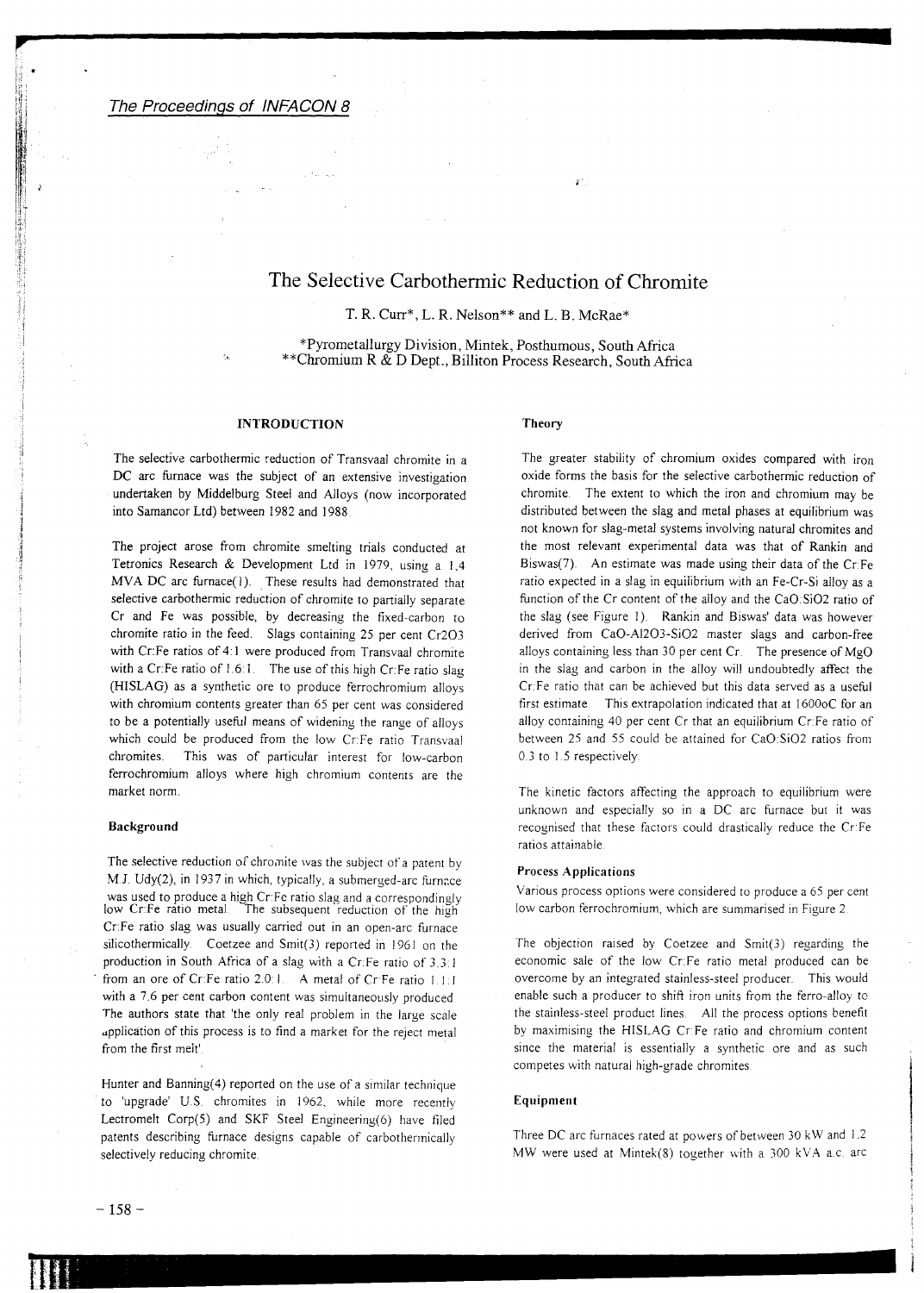

Figure 1

Figure 2<br>POSSIBLE ROUTES FOR PRODUCTION OF A 65% GRADE<br>LOW-CARBON FERROCHROMIUM

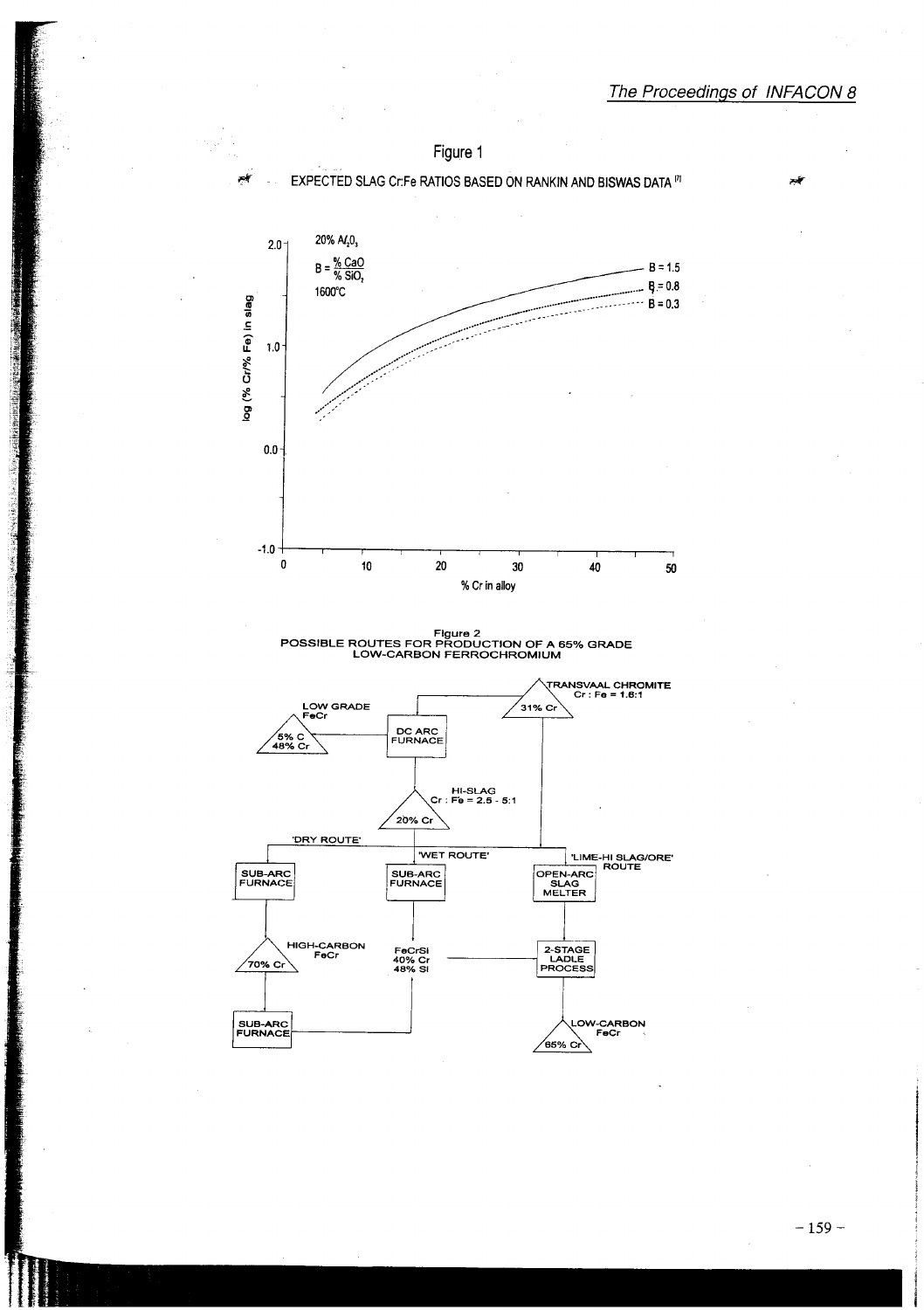$\epsilon_{\rm{max}}$ 

**Burning Corporation** 

an)



Figure 3. Arrangement of the 100kVA DC-arc furnace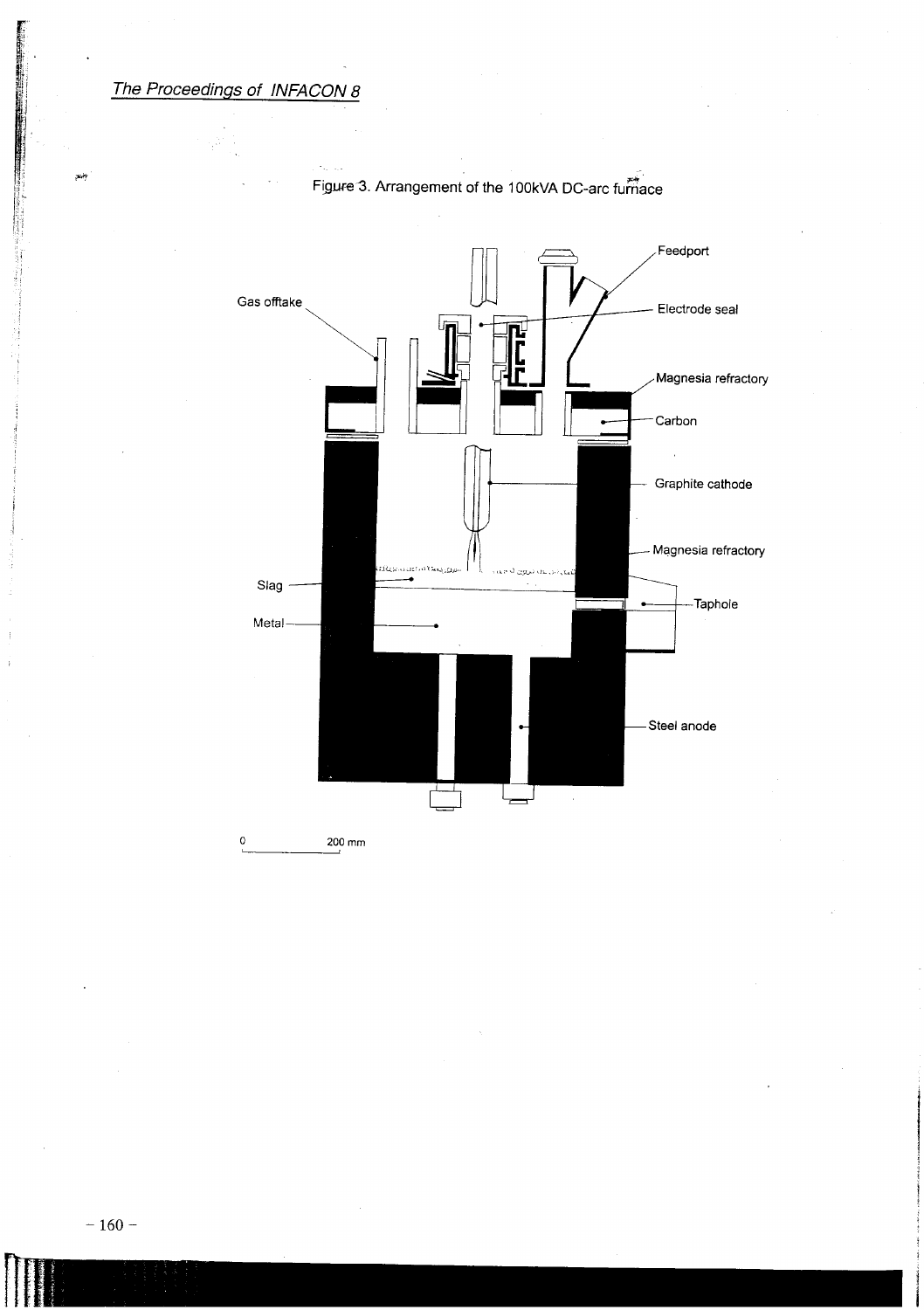يخيبوا



## Figure 4. 200 KVA DC-arc furnace arrangement

Fig.5 Schematic diagram of the 16 MVA DC- arc furnace

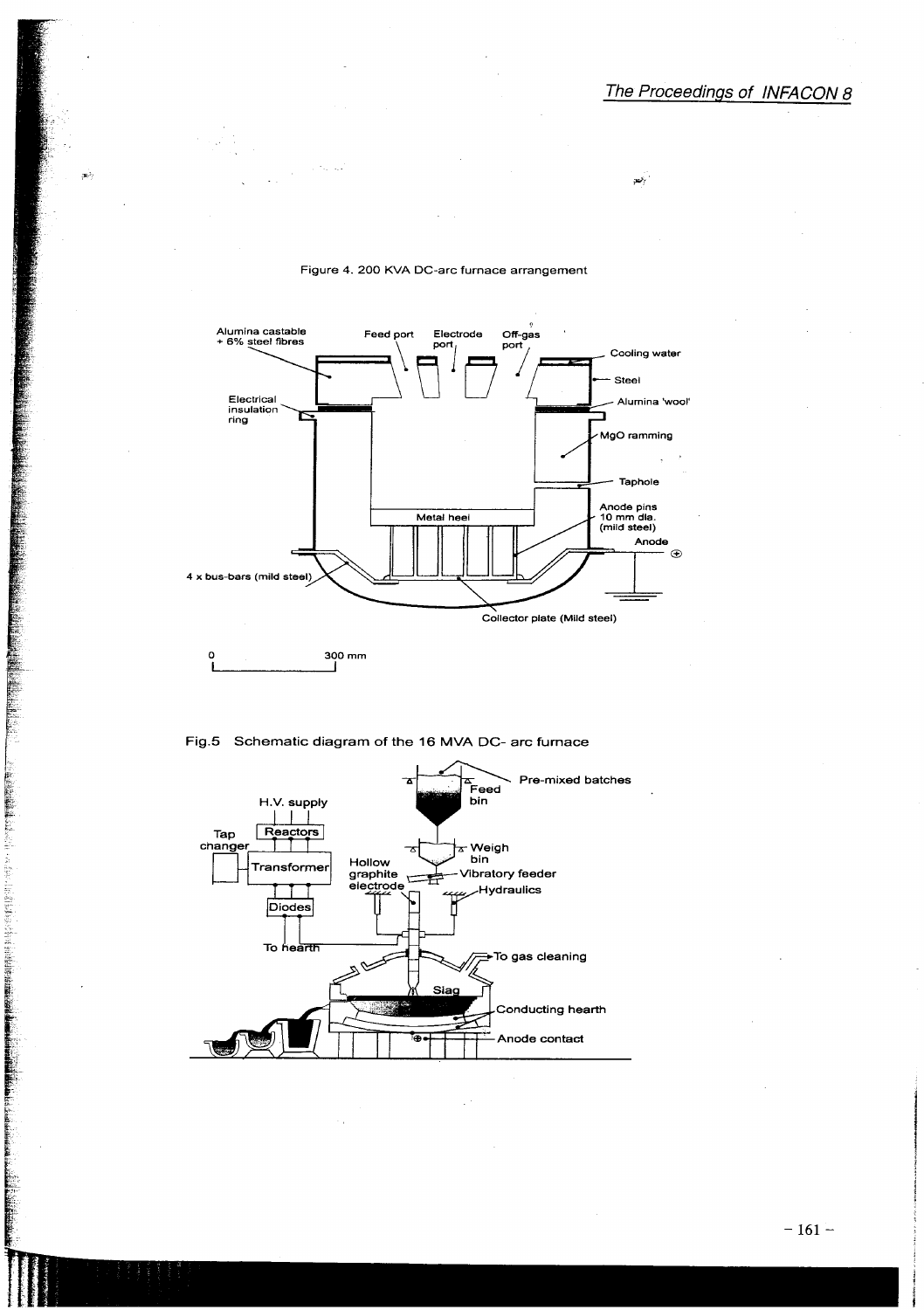furnace. A 16 MVA DC arc furnace(9) was used at Samancor's Krugersdorp plant. (Sec' Figures 3, 4 and 5). These furnaces have been extensively described in the literature(8,9,10,11).

# SELECTIVE CARBOTHERMIC REDUCTION

The testwork conducted to produce a high Cr:Fe ratio slag (HISLAG) from Transvaal chromites was carried out at progressively larger scales.

#### 50 kW to 100 kW Tests

These tests were carried out on the 100 and 200 kVA DC arc furnaces and the three most significant campaigns are described below.

#### Particle size

This campaign was carried out on the 100 kVA furnace and used two different average particle sizes of chromite to determine the effect of this parameter upon the slag Cr:Fe ratio. The two chromite samples were prepared by screening Winterveld chromite fines (100%<6mm)" at 3mm and at 0.25mm. The fraction below 0.25mm was used in the first part of the campaign and the fraction between 0.25mm and 3mm was used in the second part. The chemical analyses of the two chromite fractions are given in Table 1 as well as the other raw materials i.e.

coal, limestone and quartz which were all screened at 6mm. The furnace was fed continuously until 50kg of feed had been added, at an approximately constant power of 50 kW. The furnace was then tapped and the process repeated until the end of the campaign. The power and feedrate were adjusted to ensure that a fluid bath of molten slag was present across the entire internal diameter of the furnace at all times and that the tapping temperatures remained relatively constant. A summary of the operating conditions for the campaign is given in Table 2.

A summary of the feed and product data is given in Table 3. A fixed carbon-to-chrornite ratio of approximately 0.1 and a total  $(SiO2 + CaO)$  flux addition of ~ 29 per cent of the chromite mass was used.

The slag produced from the finer chromite had a Cr:Fe ratio of 11.7 compared with the coarser chromite with a Cr:Fe ratio of 4.1. The Cr203 contents of the two slags were also significantly different (29.3 per cent and 35.8 per cent) for the finer and coarser chromite feed respectively. This represents different degrees of reaction (despite similar fixed-carbon additions) which was reflected in the lower chromium content of the metal produced (32 cf. 41 per cent). The carbon contents of the two alloys were however similar (5.7 per cent and 5.4 per cent). The strong effect of particle size suggested a kinetic limitation on the process under these smelting conditions.

| <b>Material</b>          | Average<br>particle<br>size mm | Cr <sub>2</sub> O <sub>3</sub> | FeO            | SiO <sub>2</sub> | CaO                      | MgO             | AI <sub>2</sub> O <sub>3</sub> | F.C.           | s                        | P    |
|--------------------------|--------------------------------|--------------------------------|----------------|------------------|--------------------------|-----------------|--------------------------------|----------------|--------------------------|------|
| Chromite<br>(Winterveld) | 0.8                            | 46.3                           | 24.1           | 1.1              | 0.2                      | 11.5            | 14.5                           |                |                          |      |
| Chromite<br>(Winterveld) | 0.1                            | 43.3                           | 23.0           | 4.6              | 1.0                      | 12.3            | 14.1                           |                |                          |      |
| Chromite (TCL)           | 0.8                            | 44.5                           | 25.2           | 2.7              | 0.2                      | 11.1            | 13.0                           | ۰              | ۰                        |      |
| Chromite (HGX)           | 0.2                            | 43.6                           | 25.7           | 3.6              | 0.4                      | 9.8             | 15.2                           | ۰.             | ۰                        | ۰    |
| Coal                     | 3.0                            | ۰                              | 0.3            | 7.7              | 0.4                      | 0.2             | 2.7                            | 54.3           |                          | ٠    |
| Coal                     | 10.0                           | ۰                              | 0.3            | 7.7              | 0.4                      | 0.2             | 2.7                            | 53.3           | 0.65                     | 0.02 |
| Anthracite               | 12.0                           |                                | ۰              | 6.5              | ٠                        | ۰               | 3.6                            | 73.5           |                          | ۰    |
| Quartz                   | 2.0                            | 0.1                            | 0.4            | 99.1             | $\overline{\phantom{a}}$ | $\cdot$ $\cdot$ | 0.3                            | $\blacksquare$ |                          |      |
| Quartz                   | 10.0                           | ٠                              | ٠              | 99.6             | $\overline{\phantom{a}}$ | ۰.              | ۰                              | ٠              | ۰                        | ۰    |
| Limestone                | 2.0                            | ٠                              | 0.5            | 0.2              | 55.0                     | 1.0             | ۰                              | $\blacksquare$ | $\overline{\phantom{a}}$ | ۰    |
| Limestone                | 10.0                           | ٠                              | $\blacksquare$ | 0.8              | 52.4                     | ٠               | ٠                              |                | ۰                        |      |

Table 1: Raw material comoositions for the selective reduction tests (% bv mass)

Table 2: Summary of the operating data from the selective reduction campaigns

| <b>Campaign Title</b>                      | No of<br>Taps | Power<br>kW | Current<br>A | <b>Furnace</b><br>thermal<br>efficiency<br>℅ | <b>Batch</b><br>mass, kg | <b>Fixed carbon</b><br>addition % of<br>chromite | Feedrate<br>kgh <sup>-1</sup> | Feed<br>flux* kgh<br>$1 - 1$ |
|--------------------------------------------|---------------|-------------|--------------|----------------------------------------------|--------------------------|--------------------------------------------------|-------------------------------|------------------------------|
| Particle size (fine)                       |               | 50          | 550          | 36                                           | 50.0                     | 10.5                                             | 33                            | 260                          |
| Particle size<br>(coarse)                  | я             | 50          | 550          | 36                                           | 50.0                     | 11.5                                             | 33                            | 260                          |
| High basicity                              | 24            | 60          | 800          | 38                                           | 46.3                     | 9.5                                              | 30                            | 240                          |
| 100kW scale                                | 71            | 96          | 900          | 43                                           | 65.7                     | 11.4                                             | $51 -$                        | 260                          |
| IMW scale (TCL)                            | 48            | 830         | 2440         | 60                                           | 1117                     | 13.9                                             | 643                           | 360                          |
| IMW scale (HGX)                            | 53            | 958         | 2580         | 64                                           | 1121                     | 13.3                                             | 700                           | 396                          |
| 8MW scale                                  | 39            | 7600        | 23300        | 69                                           | 20800                    | 14.0                                             | 5540                          | 350#                         |
| $\pm$ Decel on makes hath discuss $\pm$ 0. |               |             |              | $-1$ . At $      -$                          |                          |                                                  |                               |                              |

Based on molten bath diameter  $=$  furnace internal diameter

# Based on a molten bath diameter  $= 4.5$ m

T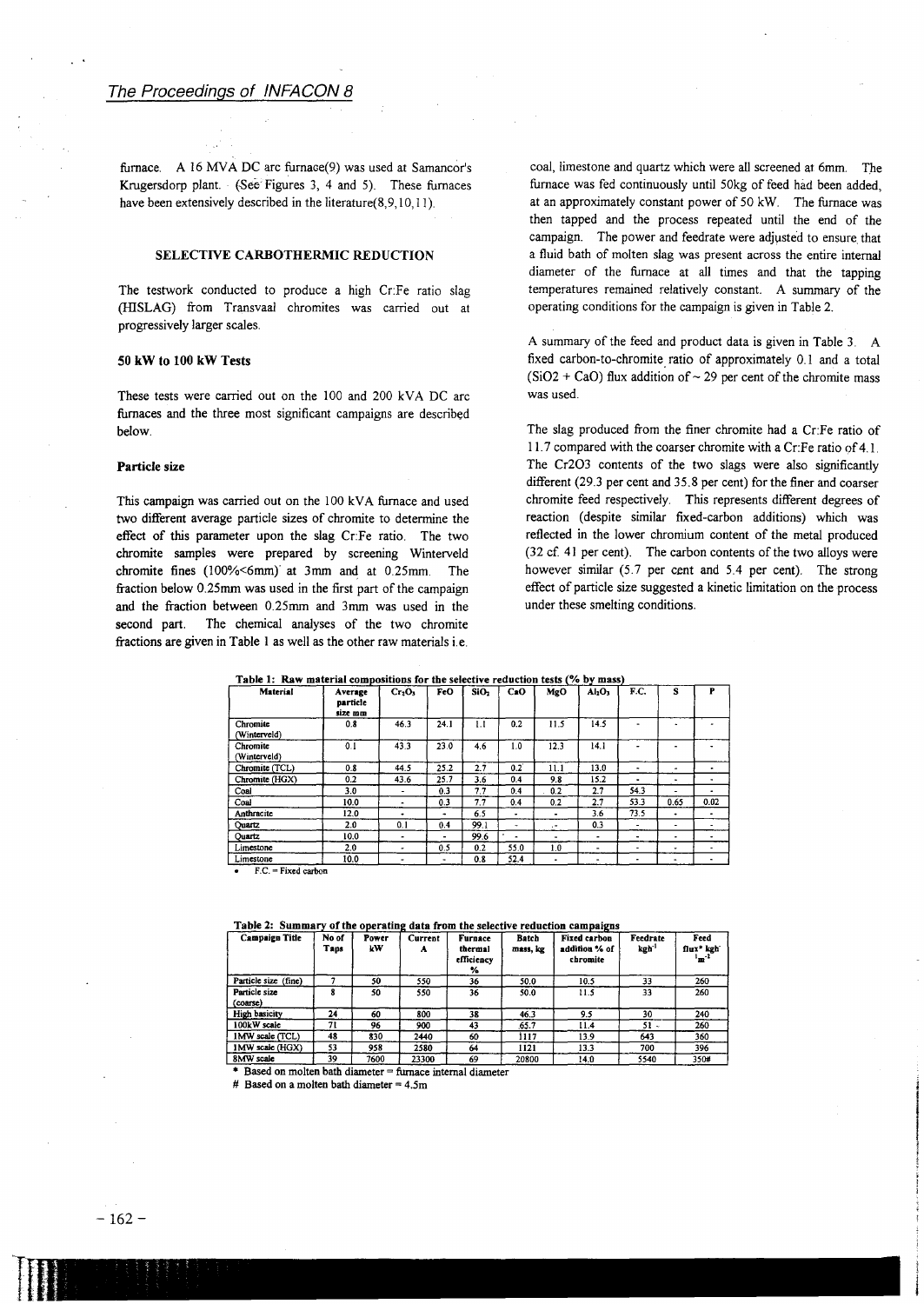| 2 Paul Law<br>Parameter                    | Campaign Title<br>Ą7         |                              |                  |                  |                  |              |                 |  |  |
|--------------------------------------------|------------------------------|------------------------------|------------------|------------------|------------------|--------------|-----------------|--|--|
|                                            | Particle<br>size<br>(fine)   | Particle<br>size<br>(coarse) | High<br>basicity | 100kW<br>scale   | <b>1MW</b> scale | 8MW<br>scale |                 |  |  |
|                                            |                              |                              |                  |                  | (TCL)            | (HGX)        |                 |  |  |
| Chromite average particle size mm          | 0.12                         | 0.8                          | 0.8              | 0.8              | 0.8              | 0.2          | 0.2             |  |  |
| Chromite mass/batch<br>kg                  | 33.0                         | 32.0                         | $30.5$ .         | 48.7             | 795              | 800          | 14650           |  |  |
|                                            |                              |                              |                  |                  |                  |              |                 |  |  |
| BATCH COMPOSITION/100KG<br><b>CHROMITE</b> |                              |                              |                  |                  |                  |              |                 |  |  |
| Coal/anthracite<br>kg                      | 21                           | 23                           | 19               | 21               | 26               | 25           | 19              |  |  |
| Quartz<br>kg                               | $\overline{26}$              | 28                           | 16               | 14               | 15               | 15           | 8               |  |  |
| Limestone<br>kg                            | $\overline{\mathbf{4}}$      | 6                            | 16               |                  |                  |              | $\overline{15}$ |  |  |
| <b>SLAG MASS/TAP</b><br>kg                 | 25.5                         | 32.4                         | 23.8             | 32.0             | 503              | 509          | 10850           |  |  |
|                                            |                              |                              |                  |                  |                  |              |                 |  |  |
| SLAG COMPOSITION (MASS %)                  |                              |                              |                  |                  |                  |              |                 |  |  |
| Cr <sub>2</sub> O <sub>3</sub>             | 29.3                         | 35.8                         | 32.6             | 35.8             | 29.0             | 29.2         | 27.4            |  |  |
| FeO                                        | 2.2                          | 7.6                          | 10.1             | 6.2              | 6.4              | 5.7          | 9.2             |  |  |
| SiO <sub>2</sub>                           | 36.2                         | 29.9                         | 21.2             | 26.6             | 28.5             | 27.1         | 16.6            |  |  |
| $\overline{\text{CaO}}$                    | 4.0                          | 3.3                          | 9.0              | 0.4              | 0.5              | 0.6          | 12.2            |  |  |
| MgO                                        | 13.4                         | 11.3                         | 12.6             | 17.0             | 15.9             | 13.1         | 13.3            |  |  |
| Al <sub>2</sub> O <sub>3</sub>             | 16.4                         | 14.9                         | 15.8             | 21.0             | 20.2             | 23.4         | 21.7            |  |  |
| Cr:Fe Ratio                                | 11.7                         | 4.1                          | 2.8              | $\overline{5.1}$ | 4.0              | 4.5          | 2.6             |  |  |
| $(CaO + MgO)/SiO2$                         | 0.48                         | 0.49                         | 1.02             | 0.65             | 0.58             | 0.51         | 1.54            |  |  |
| MASS/TAP<br><b>METAL</b>                   | 10.1                         | 8.3                          | 8.4              | 12.8             | 273              | 285          | $\bullet$       |  |  |
| kg                                         |                              |                              |                  |                  |                  |              |                 |  |  |
|                                            |                              |                              |                  |                  |                  |              | ¥.              |  |  |
| METAL COMPOSITION (MASS %)                 |                              |                              |                  |                  |                  |              |                 |  |  |
|                                            |                              |                              |                  |                  |                  |              |                 |  |  |
| Cr                                         | 40.7                         | 32.2                         | 44.5             | 42.0             | 46.1             | 45.1         | 47.0            |  |  |
| Fe                                         | 49.8                         | 60.0                         | 49.4             | 53.1             | 46.9             | 48.5         | 46.4            |  |  |
| Si                                         | 0.84                         | 0.59                         | 0.58             | 0.46             | 0.35             | 0.28         | 0.1             |  |  |
| $\overline{C}$                             | 5.7                          | 5.4                          | $3.\overline{1}$ | 2.3              | 4.9              | 4.9          | 5.3             |  |  |
| $\overline{\mathbf{s}}$                    | $\qquad \qquad \blacksquare$ | $\blacksquare$               | 0.080            | 0.12             | 0.13             | 0.13         | 0.17            |  |  |
| $\overline{ }$                             |                              |                              | 0.010            |                  | 0.009            | 0.009        | 0.005           |  |  |

#### Table 3: A summary of the feed and product data from the selective reduction campaigns

## **High basicity**

This campaign was also conducted on the 100 kVA DC arc furnace using Winterveld chromite (coarse fraction) and coal, quartz and limestone screened at 6mm (Table 1). The campaign was conducted to test the feasibility of operating with a r higher slag basicity (1.0 instead of 0.5) and was carried out under very similar conditions to the previous campaign (see Table 2). The slag Cr:Fe ratio was only 2.8 and the slag contained 32.6 per cent Cr2O3. The metal contained 44.5 per cent Cr, 3.1 per cent C, 0.08 per cent S and 0.01 per cent P (see Table 3).

#### Scale up to 100 kW

This campaign was carried out on the 200 kVA DC arc furnace. It was designed to scale the process up to the 100 kW level, maximise both the slag Cr:Fe ratio and the Cr2O3 content, and demonstrate the feasibility of operation with low slag basicities when using a magnesia refractory. The raw materials were coarse Winterveld chromite, coal and quartz fines (see Table 1), and the operating parameters are given in Table 2. An average power (over 71 taps) of 96 kW was attained at a furnace thermal efficiency of 43 per cent.

The slag produced contained 36 per cent Cr2O3 at a Cr:Fe ratio of 5.1 and a basicity of 0.65 (see Table 3). The metal contained 42 per čent Cr, 2.3 per cent C and 0.12 per cent S. The furnace showed extremely good refractory wear and a mineralogical study showed that a protective layer of picrochromite (MgO.Cr2O3) had formed at the slag/refractory boundary. It was concluded that the presence of at least 25 per cent Cr2O3 in the slag under the mildly reducing conditions of the process rendered the slag inert with respect to the MgO lining. The slag was found to consist of two distinct layers, a glassy upper layer with a Cr:Fe ratio of 21 containing recrystallized spinels and a 'sugary' lower layer with a Cr:Fe ratio of 2.2 containing undissolved, partly reduced chromite spinels (Figure 6).

# The 1 MW Demonstration Campaign

This campaign was undertaken to demonstrate the process at the 1.0 MW scale using the 3.2 MVA DC arc furnace. Two chromite types were used (TCL and HGX). The compositions and approximate average particle sizes of the chromites and other raw materials (10mm coal and 2mm quartz) are shown in Table 1. The furnace was operated (see Table 2) at between 830 kW and 960 kW for a total of 101 taps each consisting of 1120kg of feed material. The thermal efficiency was about 62 per cent and the feedrate varied between 640 and 700kg/h.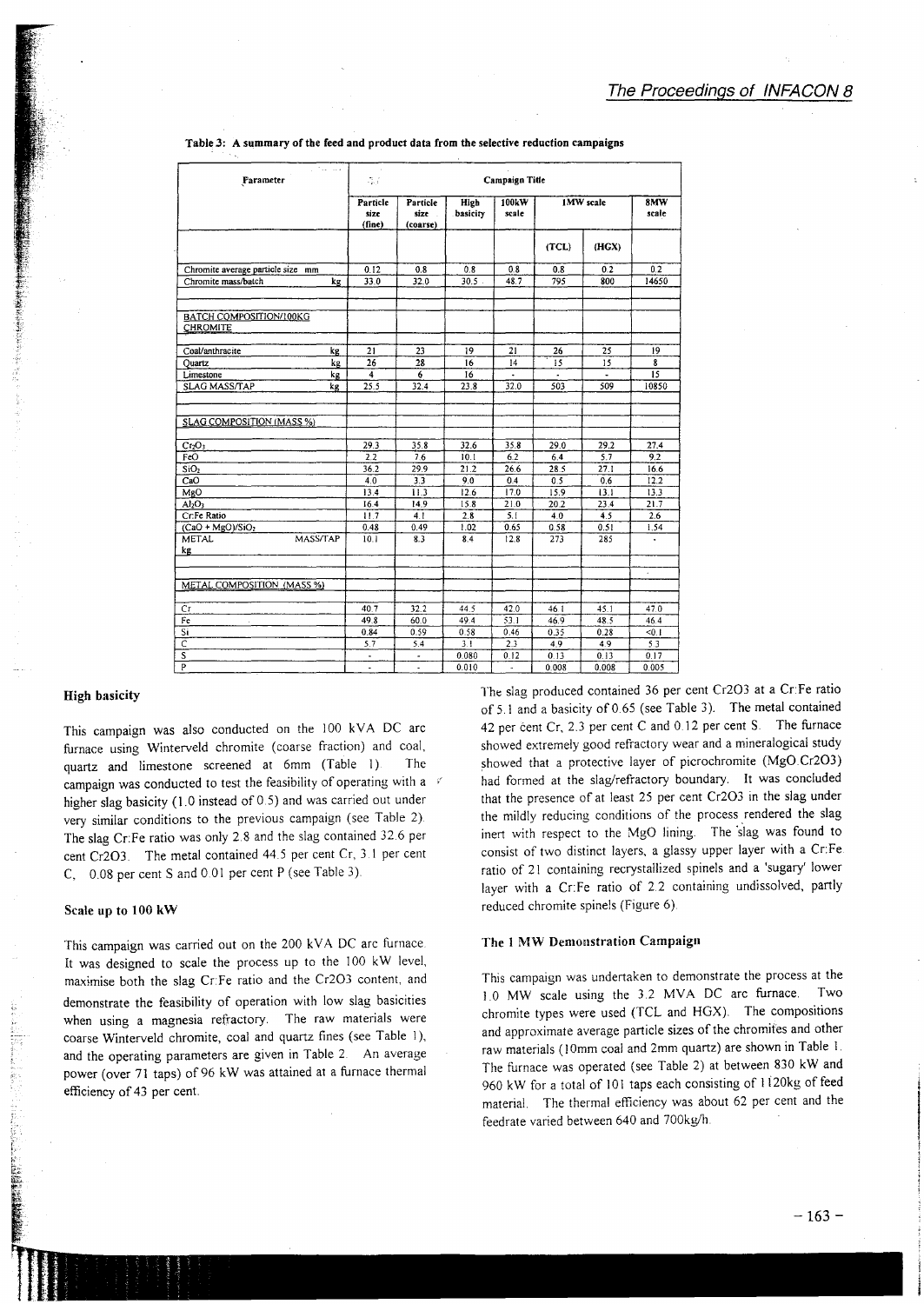**,...**

Figure 6 NATURE OF SLAG FROM THE 100kW SCALE-UP CAMPAIGN



Bulk appearance



Optical micrograph of upper layer



Optical micrograph of lower layer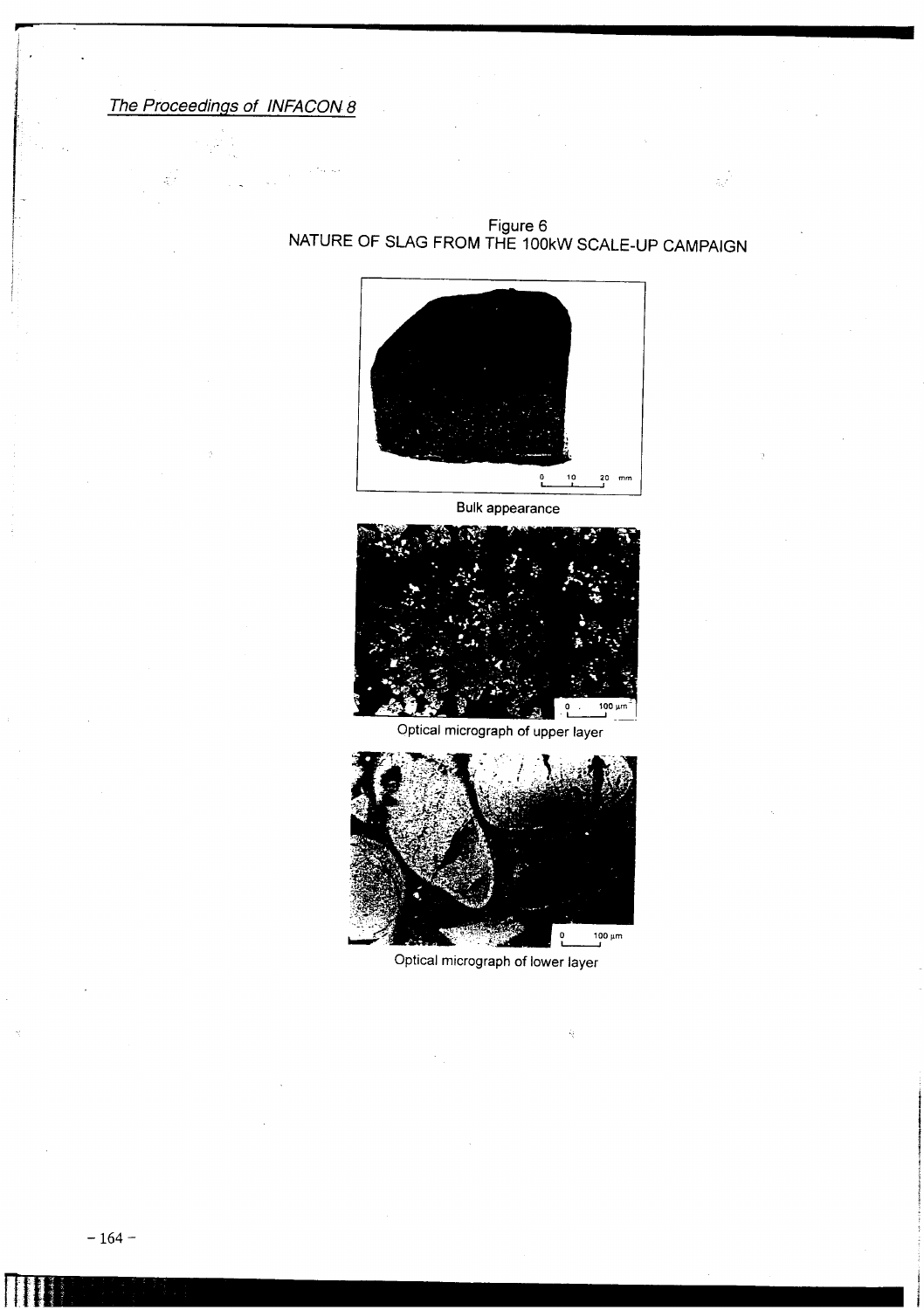The two different chromites, TCL and HGX yielded similar Cr:Fe ratios (4.0 and 4.5) and Cr203 contents (29.0 and 29.2 per cent) respectively. The Cr:Fe ratios did not however show the strong effect on Cr:Fe ratio with particle size as the earlier campaign.

The metal produced contained 46 per cent Cr, 5 per cent C, 0.3 per cent Si, 0.13 per cent S and 0.008 per cent P (see Table 3). The Cr distribution between slag and metal was approximately 42 per cent and 52 per cent respectively while the iron distribution was 18 per cent and 75 per cent respectively. The rammed magnesia lining performed extremely well despite being in direct contact with a low basicity slag (0.55) throughout the campaign. An electrode consumption of 1.6kg/MWh was measured.

An examination of the tap-to-tap data showed a statistically significant correlation of higher Cr:Fe ratios with higher tapping temperatures and lower feedrates. This result tends to support the evidence from particle size campaign and the slag mineralogy observed previously that the process is kinetically limited.

## **The 8 MW Industrial Trial**

A ten-day industrial trial was carried out at the Palmiet Ferrochrome Plant of Samancor on the 16 MVA plasma furnace in January 1987, shortly before a shut-down. The raw materials were HGX chromite, 12mm anthracite, 10mm quartz and limestone (see Table 1). The major campaign operating The major campaign operating parameters are given in Table 2. An average power of 7.6 MW was attained with an 88 per cent availability at feedrates of approximately 5.5 th-l . A furnace thermal efficiency of between 65 per cent and 73 per cent was estimated for this campaign The molten pool diameter increased rapidly during the campaign A decrease in power contained this erosion of the 'banks' and the mass balance indicated that a new steady state furnace condition was being established. The hearth temperatures also rose sharply indicating a lowering of the freeze line in the metal heel but the subsequent dig-out of the furnace hearth did not indicate any abnormal wear or penetration of the hearth. The electrode consumption was high at 4.4kg/MWh compared with 1.6kg/MWh measured at Mintek.

The metallurgical results are summarised in Table 3 for comparison with the earlier campaigns. The slag contained 27 per cent Cr203, had a basicity of 1.5 and a Cr:Fe ratio of 2.6 The Cr203 content of the slag was lower than expected from the 1 MW testwork and indicated an effective increase in the carbon addition which was possibly derived from the electrode or the banks' of frozen material. The metal contained 47 per cent Cr, 5.3 per cent C,  $\leq 0.1$  per cent Si, 0.17 per cent S and 0.005 per cent P of which only the higher sulphur content differed greatly from the smaller scale results, particularly in view of the higher slag basicity used.

This trial demonstrated the industrial feasibility of the carbothermic selective reduction of Transvaal chromite in a DC

arc furnace to yield a slag with 27 per cent Cr203 at a Cr:Fe ratio of2.6 and a slag basicity of 1.5.

#### **Discussion**

Consideration was given to the development of a reaction mechanism which adequately describes the results obtained. The major characteristics of the process are:

\* increasing Cr:Fe ratio as slag basicity or chromite particle size decreased

\* increasing Cr:Fe ratio as temperature and residence times increased

\* decreasing alloy carbon content as the slag Cr203 content increased

The mineralogical study of the product HlSLAG after cooling in the tapping tray revealed that chromium existed in the slag in two major forms (see Figure 6). Firstly as crystallised spinel associated with small metal droplets in the upper part of the slag and secondly as essentially undisolved chromite spinels at the bottom of the slag just above the slag-metal interface. The alloy carbon content was observed to be in the range between 2.3 and 5.3 per cent which is substantially lower than the 7 to 8 per cent encountered in smelting Transvaal chromites. These facts led to the following proposed mechanism

a)chromite falling onto the slag surface sinks largely unreacted through the slag layer to accumulate at the slag-metal interface.

b)the chromite particles dissolve and reduce (virtually simultaneously) by the following schematic reaction:

 $[Fe.Mg]$ .  $[AI.Fc.Cr]2O4 + C-Fc + (CrO) + CO(g) + (MgO) + (Al_2O_3)$ 

where  $\begin{bmatrix} \end{bmatrix}$  denotes spinel crystal denotes dissolution in liquid alloy

) denotes dissolution in liquid slag

and (g) denotes a gaseous phase

c) the carbon falling onto the slag surface maintains a low oxygen partial pressure in accordance with the Boudard reaction:

 $C(s) + CO<sub>2</sub>(g) - 2CO(g)$  where (s) denotes a solid phase

Carbon monoxide then reduces the dissolved oxides of chromium (principally CrO) and iron to form droplets of metal according a general reaction:

 $(MO) + CO(g) - M + CO2(g)$  where M =

Cr or Fe

giving an overall reaction as follows:

 $(MO) + C(g) - M + CO(g)$ 

The metal droplets are. likely to nucleate at the slag-carbon interface allowing carbon dissolution into the metal droplets to take place.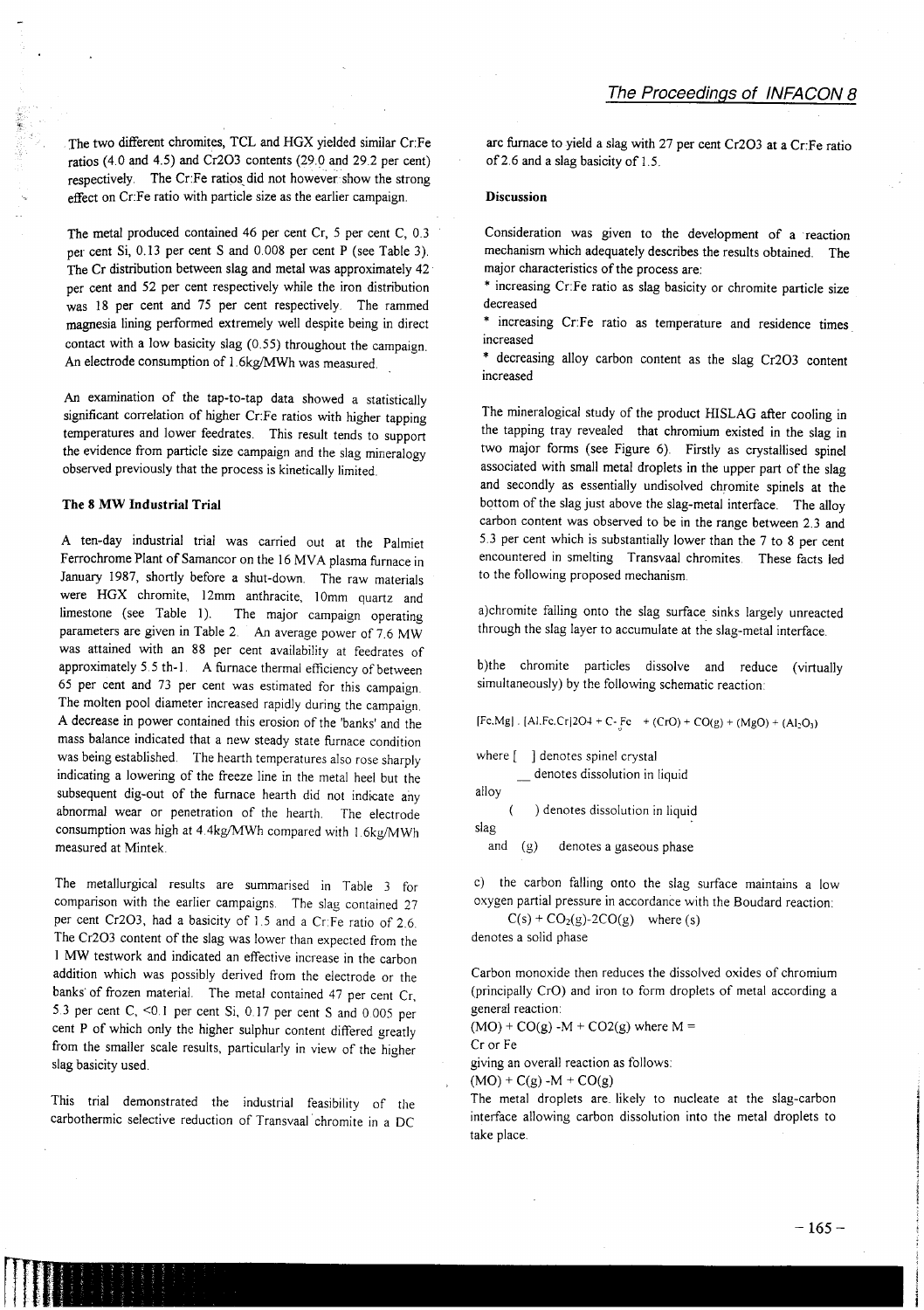d) these chromium rich alloy droplets descend through the slag and enter the bulk alloy phase raising the chromium and carbon contents. .

The rate limiting step in the mechanism is probably the dissolution of chromite which requires two co-existing conditions:

(i)a sufficiently low oxygen partial pressure to reduce  $FeO.Cr<sub>2</sub>O<sub>3</sub>$ to substantially CrO and Fe; and

(ii)a slag with sufficient solubility for the MgO,  $Al_2O_3$  and CrO species resulting from the chromite dissolution.

This is supported by the presence of substantial quantities of partially reacted spinel which effectively reduces the overall Cr:Fe ratio in the slag. Therefore higher temperatures and smaller chromite particle sizes. (which should favour faster dissolution) should improve the overall Cr:Fe ratio, as observed. The effect of a lower slag basicity is to increase the solubility of CrO in the slag relative to  $Fe()$  and thereby increase the overall  $CrFe$  ratio.

The oxygen partial pressure at the slag-alloy interface is determined by the carbon and silicon contents of the alloy together with the activity of  $CrO$  in the slag. Healy(12) has shown that the activity of carbon in Fe-Cr-C alloys decreases rapidly as the carbon content decreases. The oxygen partial pressure in the system therefore increases. When there is insufficient carbon in the feed mixture to 'reduce the CrO in the slag the equilibrium carbon content of the bulk alloy decreases and the resulting higher partial pressure of oxygen inhibits further dissolution of chromite(13).

# SMELTING 'HISLAG' TO HIGH-CARBON FERROCHROMIUM

The production of high-carbon ferrochromium (HCFeCr) from HISLAG was of importance primarily to provide a high Cr:Fe ratio ferrochromium to serve as a raw material for the production of ferrochromium silicide (FeCrSi) via the so-called 'dry' process (see Figure 2). A high Cr:Fe ratio FeCrSi in turn forms the reducing agent in the silicothermic reduction of a lime-ore melt to produce low-carbon ferrochromium (Perrin-type process)

The two methods of carbothermically smelting HISLAG to HCFeCr that were considered in this investigation were, firstly, the conventional submerged-arc furnace practice and, secondly, DC arc smelting. The HISLAG raw material would in either case constitute a synthetic chromite ore. The open-bath DC arc furnace route would be necessary if the HISLAG were to be processed direct as a liquid material while the submerged-arc furnace route would be a natural choice for a solid lumpy HISLAG material. The determination of the smelting behaviour of HISLAG in each of these two furnaces, both operationally and metallurgically, was the objective of this section of the investigation.

Submerged-Arc Smelting

Seven smelting campaigns on the 300 kVA a.c, arc furnace were carried out using both low and high basicity HISLAG and various fluxes (limestone, magnesite and dolomite). The following conclusions were drawn from the tests.

\* The batch smelting of HISLAG with both a high (1.4) and low (0.5) basicity in a 300 kVA arc furnace posed no problems, and from an electrical point of view both behaved in a very similar manner.

\* It was observed that neither types of HISLAG smelted like a natural ore in the submerged-arc furnace operated under dry-top conditions because of the low liquidus temperature of these materials compared with natural chromite. Because of their lack of refractorinesss these materials melt away rapidly from around the electrodes. Soon after starting each smelt a bath of molten slag formed under a layer of unreacted coke and flux. The reduction presumably takes place at the interface. It was not possible to operate the furnace under dry top conditions because of this rapid formation of slag high up in the furnace bed. This effect was probably worsened by the limited depth of charge that could be carried in the furnace, imposed by the geometry of the furnace shell.

\* The submerged-arc smelting of both types of HISLAG was characterised by low chromium oxide contents in the slags. An average of 1.3 per cent Cr203 was obtained for a series of smelts on the Iow basicity HISLAG and 3.0 per cent for the series of smelts using the higher basicity material. The alloy produced from the low basicity HISLAG contained typically 62 per cent Cr, 10 per cent Si and 7 per cent C, while the alloys from the more basic HISLAG contained typically, 58 per cent Cr, 6 per cent Si and 8 per cent C

## DC Arc Furnace Smelting

Two campaigns were undertaken on the.200 kVA DC arc furnace with the specific objectives of determining whether a 65 per cent Cr content HCFeCr alloy with its associated higher solidus temperature could be tapped from a DC arc furnace It was also hoped that alloys having less than 4 per cent Si could be produced, unlike the submerged-arc furnace results.

The campaigns utilised both high and low basicity HISLAG materials and proceeded smoothly The slags produced contained an average of 5.5 per cent Cr203 while the alloys contained 66 per cent Cr, 0.8 per cent Si and 7.6 per cent C for the low basicity campaign and 60 per cent Cr, 3.2 per cent Si and 8. I per cent C for the higher basicity campaign.

# THE PRODUCTION OF LOW-CARBON FERROCHROMIUM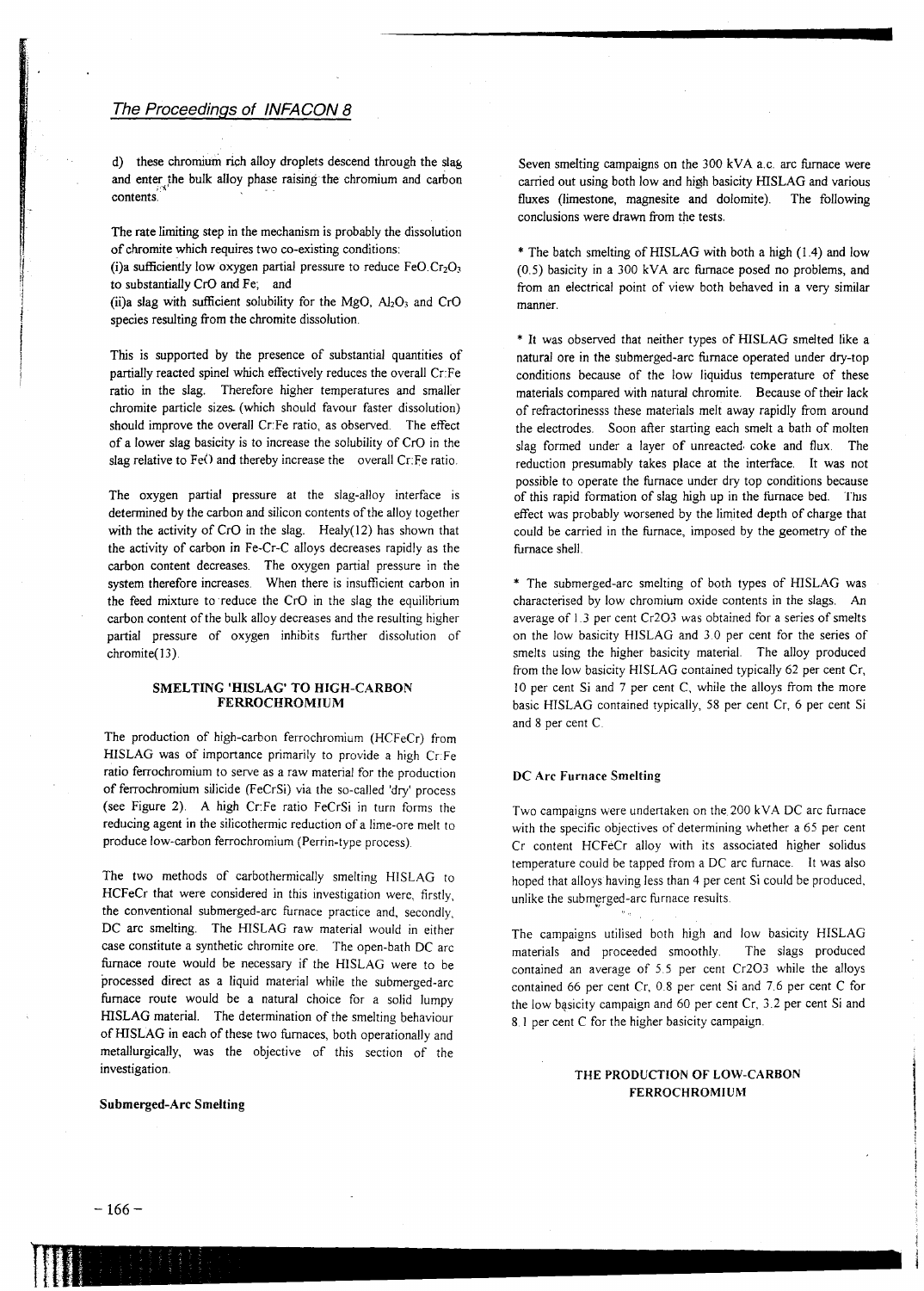The production of a low carbon ferrochromium alloy (LCFeCr) containing greater than 65 per cent chromium, was the overall goal of the investigation because this represents the most valuable ferroalloy product. The investigation was undertaken in three parts. The first part simulated the commercial reladling process in a DC arc furnace operated at the 35 kW power level. The second part involved a preliminary plant trial, where the chromite coolant used in the exothermic plant reladling. process was replaced with 500kg batches of HISLAG. The third and final part consisted of a full-scale plant trial where a large portion of the natural chromite ore in the lime-ore melt, was substituted with HISLAG.

#### 35 kW Pilot-Plant Testwork

The pilot-plant investigation of the use of HISLAG to produce a high-grade LCFeCr product, involved three distinct stages of experimental testwork, namely:

- STAGE I: Simulation of the existing plant operation, using plant raw materials, in a single-stage DC arc furnace. STAGE II: Simulation of the substitution of HISLAG for chromite ore in the lime-ore melt.
- STAGE III: Evaluation of the effect of the high carbon content of HISLAG on a proposed plant scale lime-ore /HISLAG melt test.

## Stage I: Simulation of the existing plant operation

The Middelburg plant operates a modification of the classical Perrin process in which a lime-ore melt and FeCrSi are reacted in a multiple reladling operation to produce LCFeCr. Obviously, a complete simulation of the plant process is extremely difficult to perform on a pilot plant. Consequently, the process was simplified by assuming that it was only necessary to simulate the "refining" ladle.

Plant raw materials were employed and the 100 kVA DC arc furnace with a 200mm internal diameter was used. Chemical analyses of the raw materials employed for the testwork, are shown in Table 4. The charge recipes tested were based on a lime-ore ratio of 0.67, and a silicon-to-reducible species (Cr203 + FeO) ratio of 0.24. A technique of stagewise melting as opposed to eo-melting was employed, because it results in a higher Cr recovery, but a poorer Cr:Fe ratio, presumably due to the greater selectivity for the reduction of oxides of Fe than Cr in the liquid slag (a similar effect was observed by Volkert)(14) This involved the formation of a lime-ore melt at the 35 kW power level over 45 minutes, followed by stagewise addition of cold FeCrSi over 15 to 30 minutes and was used in all subsequent 35kW pilot plant testwork.

I he result of the best test performed indicated that the production of LCFeCr could be simulated in a single-stage operation. The metal produced was very similar in composition to that being produced at the plant (see Table 5), although the slag contained a higher level of Cr203 (9.1 per cent) than the prevailing plant slag  $(5.1$  per cent).

real and the second second second second second second second second second second second second second second<br>The second second second second second second second second second second second second second second second s

||薬法化

 $\frac{1}{2}$ . <sup>4</sup> :: ¥

i <sup>T</sup>

## Stage II: Replacement of ore by HISLAG in the lime-ore melt

Two types of HISLAG were used (see Table 4), a low basicity (0.6), medium Cr:Fe ratio (4.9) material (HISLAG 'A') and a specially selected high basicity (1.1) but high Cr:Fe ratio (10.0) material (HISLAG 'B').

Chemical analysis of the HISLAG material produced earlier revealed that these slags had a high carbon content (0.11 to 0.77 per cent, see Table 4). Mineralogical examination of the slags showed that entrained metallics were the major source of carbon contamination. The alloy produced during the tests in which a mild steel anode was used contained as little as 0.06 per cent carbon however (see Table 5).

The major conclusions of the stage II testwork to investigate the production of LCFeCr, by substitution of HISLAG for ore in the lime-ore melt can be summarised as:

\* The high level of carbon contamination of the HISLAG (by entrained metallics), did not appear to adversely affect the final alloy carbon content.

\* The desired degree of silicon refining of the alloy (1 per cent Si) was found to be primarily a function of good slag-metal contact and enhanced interfacial mass transfer rates (achieved through rocking the furnace and "cocktailing" its contents).

\* Excessive lime additions were not necessary to achieve effective refining of the silicon content of the alloys produced from low basicity HISLAG.

\* The low total reducible oxides (Cr2O3 and FeO) content of the HISLAG manifested itself in a slag-to-metal ratio almost twice as high as the existing plant practise (5.6 compared to 2.1).

\* Experimentally the use or mud steer anoues in the iumace permitted low alloy carbon contents to be attained, at the expense of diluting the alloy Cr:Fe ratio, while the use of graphite and graphite impregnated magnesia anodes permitted tight control over the alloy Cr:Fe ratio, at the expense of alloy carbon contents.

# Stage Ill: The effect of the carbon content of HISLAG in a Iime-ore/HISLAG melt

Calculations of the use of a blend of HISLAG and chromite ore in a lime/ore-HISLAG melt, had predicted that the final alloy produced from such a melt could have a carbon content substantially above the maximum allowable 0.05 per cent specification. Therefore a more detailed series of test were undertaken to investigate this important aspect.

A series of seven, 15kg lime/ore-HISLAG melts were produced at the 35 kW power level, in a DC arc furnace campaign, using ratios of HISLAG to chromite of between 50:50 and 75:25. A mild steel anode was used in the furnace to ensure that tight control could be achieved on the overall carbon balances of each test.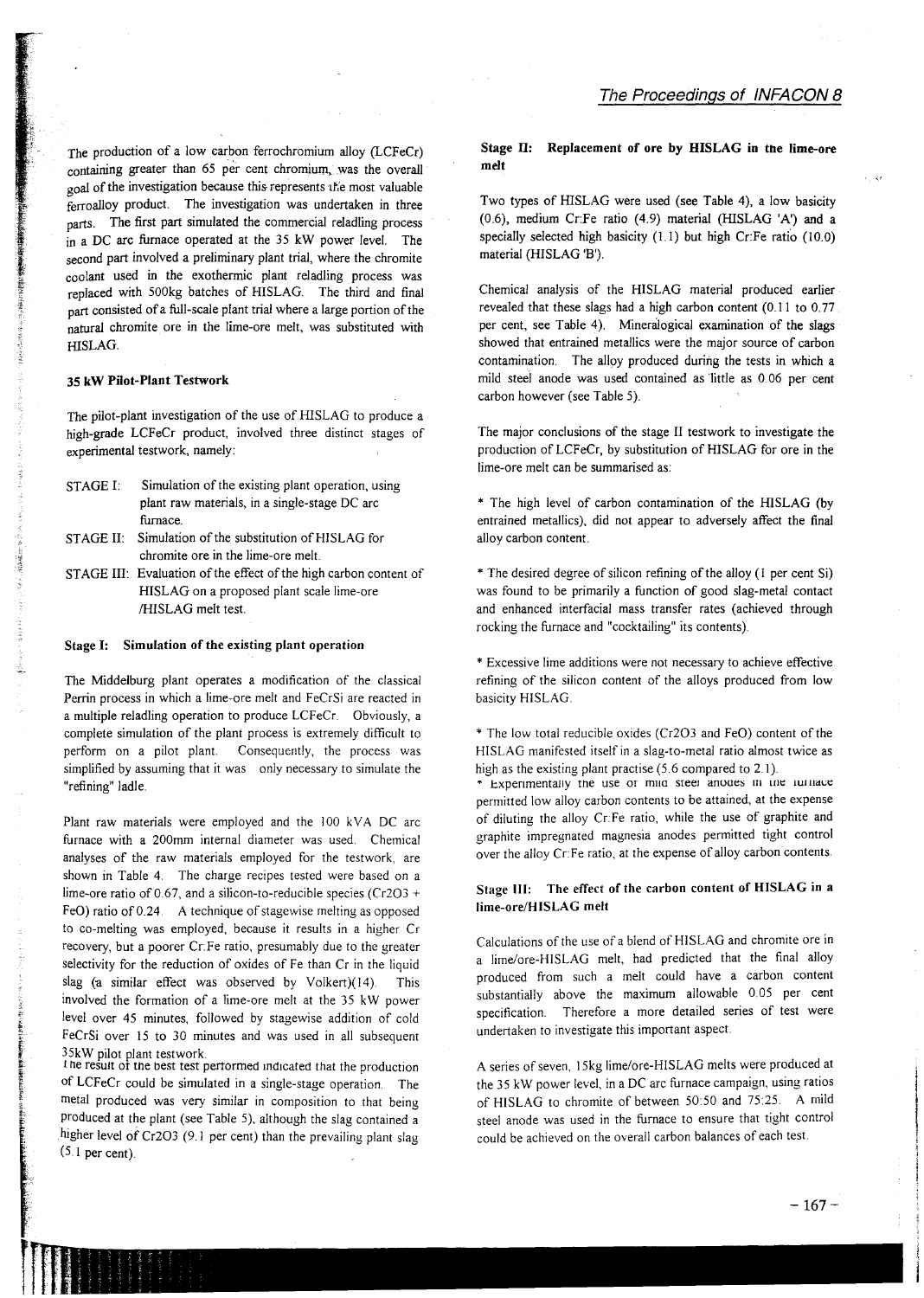| <b>ANALYSES</b>                | FeCrSi | Chromite | HISLAG 'A' | HISLAG 'B' | LIME   | HISLAG 'C' | HISLAG 'D'<br>(after jigging) |  |
|--------------------------------|--------|----------|------------|------------|--------|------------|-------------------------------|--|
| Oxides                         |        |          |            |            |        |            |                               |  |
| Cr <sub>2</sub> O <sub>3</sub> |        | 47.0     | 36.47      | 32.03      |        | 26.1       | 29.2                          |  |
| FeO                            |        | 20.7     | 6.58       | 2.82       | 0.35   | 3.8        | 10.62                         |  |
| SiO <sub>2</sub>               |        | 3.65     | 25.30      | 22.15      | 2.20   | 27.4       | 16.5                          |  |
| CaO                            |        | 0.36     | 0.52       | 0.76       | 95.40  | 0.8        | 8.3                           |  |
| MgO                            |        | 12.2     | 15.49      | 23.40      | 1.75   | 16.5       | 12.8                          |  |
| $Al_2O_3$                      |        | 11.1     | 19.51      | 17.44      | 0.35   | 20.6       | 18.79                         |  |
| MnO                            | ۰      | 0.23     | 0.35       |            | 1.04   |            |                               |  |
| <b>Metallics</b>               |        |          |            |            |        |            |                               |  |
| Cr                             | 28.80  |          |            |            |        |            |                               |  |
| Fe                             | 20.75  |          |            |            |        |            |                               |  |
| Si                             | 48.25  |          |            |            |        |            |                               |  |
| с                              | 0.09   | 0.13     | 0.77       | 0.11       | 0.67   | 0.27       | 0.57                          |  |
| Ratios                         |        |          |            |            |        |            |                               |  |
| $B^*$                          |        | 3.44     | 0.63       | 1.09       |        | 0.63       | 1.28                          |  |
| CrFe                           | 1.39   | 2.00     | 4.88       | 10.00      |        | 3.96       | 2.42                          |  |
| TOTAL                          | 97.89  | 95.37    | 104.98     | 98.71      | 101.76 | 97.47      | 96.82                         |  |

\* B = Basicity ratio (% CaO + %MgO)/%SiO<sub>2</sub>

Table 5: Summary of results from the LCFeCr testwork

| <b>Test Conditions</b>          |                                                     |                      |                     |               |       | Average product analyses (mass %) |       |       |                                |       |       |  |
|---------------------------------|-----------------------------------------------------|----------------------|---------------------|---------------|-------|-----------------------------------|-------|-------|--------------------------------|-------|-------|--|
| Test<br>type                    | <b>HISLAG</b><br>type                               | Anode type           | SV<br>$(Cr2O3+FeO)$ | Lime<br>'ore' | Metal |                                   |       |       | <b>Slag</b>                    |       | ratio |  |
|                                 |                                                     |                      | ratio               | ratio         | Cr    | Si                                | C     | Cr/Fe | Cr <sub>2</sub> O <sub>3</sub> | FeO   |       |  |
| Plant in<br>June '85            | Chromite<br>only                                    | N/A                  | 0.24                | 0.67          | 61.6  | 0.91                              | 0.04  | 1.63  | 5.1                            | < 1.0 | 2.1   |  |
| 35 kW                           | Chromite<br>only                                    | mild steel           | 0.24                | 0.67          | 57.9  | 1.12                              | 0.05  | 1.50  | 9.1                            | 0.14  | 2.8   |  |
| 35 kW                           | <b>HISLAG</b><br>٠в.                                | mild steel           | 0.25                | 0.67          | 52.8  | 12.4                              | 0.06  | 1.67  | 10.5                           | 0.68  | 8.2   |  |
| 35 kW                           | <b>HISLAG</b><br>٠A'                                | conducting<br>hearth | 0.20                | 0.76          | 65.3  | 0.66                              | 1.1   | 2.14  | 6.0                            | &0.8  | 5.6   |  |
| Plant<br>coolant<br>trial       | Chromite<br>only                                    | N/A                  |                     |               | 58.0  | 0.5                               | 0.025 |       | 5.6                            | 0.4   |       |  |
| Plant<br>coolant<br>trial       | <b>HISLAG</b><br>٠Ć٠                                | N/A                  | ٠                   | ٠             | 59.7  | 0.50                              | 0.024 | ٠     | 5.1                            | 0.4   |       |  |
| Plant<br>coolant<br>trial       | <b>HISLAG</b><br>'D'<br>Blend 1<br>(50%)            | N/A                  |                     | 0.7           | 61.9  | 0.84                              | 0.047 |       |                                | ٠     |       |  |
| Full<br>scale<br>plant<br>trial | <b>HISLAG</b><br>יחי<br>Blend <sub>2</sub><br>(75%) | N/A                  |                     | 0.7           | 63.7  | 0.98                              | 0.053 |       |                                |       |       |  |
| Full<br>scale<br>plant<br>trial | <b>HISLAG</b><br>'D'<br>Blend 3<br>(75%)            | N/A                  | ٠                   | 0.7           | 63.9  | 0.82                              | 0.045 | ä.    |                                | ٠     |       |  |

The highest carbon content recorded for a lime-ore/HISLAG melt was 0.04 per cent. Calculation of the carbon balance over the melts showed that more than 91 per cent of all the carbon introduced into the system had been removed by oxidation. It appeared that oxidation of carbon occurred either by surface oxidation of the melt, or by carbon dioxide gas, released into the melt by decomposition of the residual CaCO3. If the latter was the dominant mechanism, the efficiency of oxidation of carbon demonstrated on the pilot-plant scale should be repeated on the plant.

#### **Preliminary Industrial Trial**

A preliminary small-scale trial was conducted at the Middelburg plant, whereby 500kg of HISLAG 'C' was added as coolant for four consecutive taps (see Table 4 for chemical analysis of this HISLAG). The major objective of the trial was to evaluate the effect of the high carbon content (0.27 per cent) of the HISLAG on the final alloy carbon content. A subsidiary objective was to compare the alloy chromium grade obtained from the HISLAG with that obtained using Transvaal chromite fines as the coolant.

The series of four consecutive tests was far too short for a quantitative interpretation to be made of the results achieved. However, the results were extremely encouraging in that carbon contamination of the alloy did not occur. An average alloy carbon content of 0.024 per cent was achieved over the 4 tests conducted.

A further encouraging feature of the trials was that the chromium added via the coolant stream effectively reported to the alloy, to improve the alloy chromium content from 58.0 per cent to 59.7 per cent Cr. The low chromic oxide content of the discard slag (1.8 per cent Cr2O3) supported this conclusion. However, a 500kg chromite coolant addition effectively introduced less than 5 per cent of the total chromium units to the process. A HISLAG coolant addition in excess of 3.1t would have been required to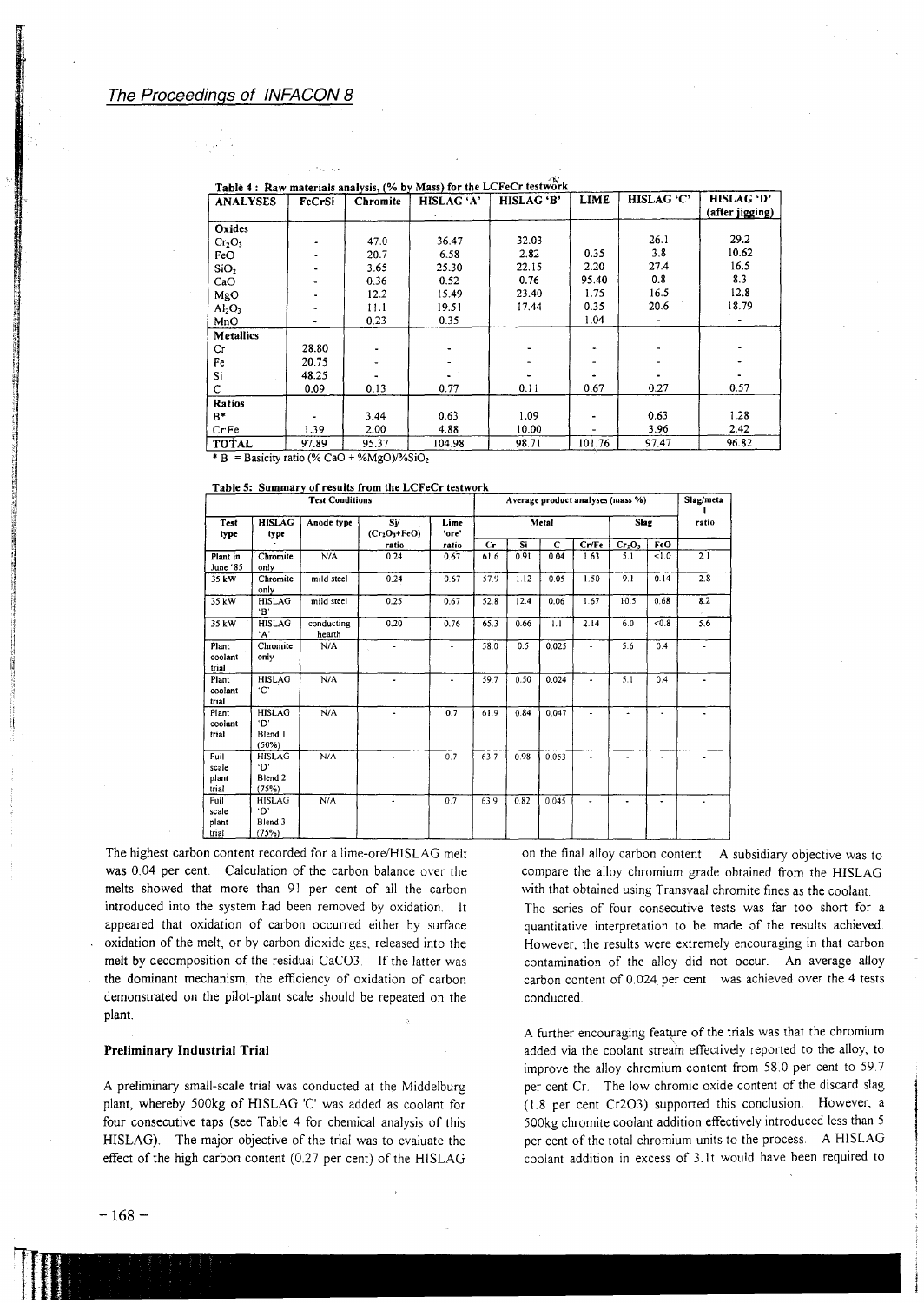achieve greater than 65 per cent Cr in the final alloy. Such a coolant addition could not be accommodated on the plant, so that the use of HISLAGes a coolant could not be considered a realistic means of achieving a 65 per cent chromium grade alloy.

# **Full-scale IndustrialTrial**

After careful evaluation of the results of the preliminary pilot-plant testwork, a lime/(ore + HISLAG) ratio of 0.7 was selected for the full-scale plant trial. Three blends of chromium source material were selected for investigation, namely:

Blend 1 - HISLAG/Marico ore = 50/50 Blend 2 - HISLAG/Marico ore = 75/25

Blend 3 - HISLAG/TCL ore =  $75/25$ 

Marico chromite ore had a Cr:Fe ratio of 1.71 compared with the 1.55 ratio in TCL chromite. The slag was processed through a jigging plant prior to the testwork and 8 per cent by mass metallics and sand was removed. This resulted in HISLAG 'D' containing a Cr:Fe ratio of2.42, (see Table 4) which was considerably *lower* than the Cr:Fe ratio in the original material (2.86).

Thirty taps of Blend I, 18 taps of Blend 2 and 7 taps of Blend 3 were successfully processed in the LCFeCr reladling operation. High chromium (>65 per cent Cr) LCFeCr was successfully produced for 15 taps out of the total trial of 55 taps, at a 27,3 per cent success rate. No doubt a higher success rate would have been achieved had the Cr:Fe ratio of the HISLAG been as high as the 2.8 value initially expected. Higher success rates would also have been achieved had the trial been conducted under a more stable furnace operating condition, especially with regards to the  $lime/(ore + HISLAG)$  ratio and the feed/power ratio of the furnace.

The average final alloy carbon analyses achieved after the plant trial, revealed that carbon levels were generally normal  $(<0.053$ per cent C, see Table 5). However, the sulphur content of the final LCFeCr alloy increased progressively throughout the trial, from 0.011 per cent for Blend 2 to 0.024 per cent for Blend 3. The precise reasons for the increased sulphur levels in the alloy still require further clarification, but entrained metallics could have been responsible.

The silicon content of the alloy was found to be less than I per cent Si on a daily average and this demonstrated that effective refining of the alloy could be achieved, with only a marginally higher lime addition, when the silica-rich (16.5 per cent Si02) HISLAG was used. Furthermore, the final discard slag was effectivelystripped to 2.14 per cent Cr203 and 0.47 per cent FeO on average.

Finally, as expected, the lower total reducible species (Cr203 and FeO) content of the HISLAG manifested itself in a slightly lower nett alloy throughput of 4.1 t/tap, compared to 4.8 t/tap achieved in conventional plant operation. Thus, it could be concluded that HISLAG could be used to produce high grade (>65 per cent Cr) LCFeCr.

#### **PROCESS EVALUATION**

The most economically attractive product was a low-carbon ferrochromium (LCFeCr) with a 65 per cent Cr content using HISLAG material to replace the increasingly expensive high Cr:Fe ratio chromite ores required to attain this grade. The use of HISLAG to attain this target can be achieved in at least three different ways (see Figure 3) and a preliminary economic evaluation of the optimum route was undertaken.

Mass and energy balances were used to calculate a detailed process flowsheet for each of the three process options considered. The most reliable available data were used, but where insufficient information existed, particularly with regard to dust and fume losses, assumed values were used.

The raw material and energy costs for each route were calculated from these flowsheets and compared with the existing process. All the new process routes have costs per ton of LCFeCr that depend very strongly on the selling price of the intermediate, lowchromium content FeCr alloy eo-produced with the HISLAG (see Figure 3). The mass of this alloy per ton of LCFeCr varies between O.70t and O.75t for the three routes considered.

The 'wet' route emerged as the lowest cost route in terms of raw materials and energy, principally because it involves one fewer process step than the other routes, but is technically the most uncertain. The 'dry-route' was the next lowest in cost but probably the most costly in capital and manpower requirements because of the number of process steps. The technical feasibility appears to be good based on the Mintek testwork but the production of HCFeCr from HISLAG has not been tested at a plant scale. The 'lime-ore/HISLAG' route was the most costly in raw materials and energy but has been demonstrated at full industrial scale and involves fewer additional process steps than the 'dry-route'.

All the process routes have in common a DC arc furnace (to produce the necessary HISLAG) which would need to be rated at between 10 and 12 MW to produce 20 000 tons per annum of LCFeCr with a 65 per cent Cr grade.

#### **CONCLUSIONS**

6.1 The production of a *slag*(HISLAG) containing up to 30 per cent Cr203 at a Cr.Fe ratio of between 2.6 and 4.5 has been demonstrated at scales between I MW and 8 MW from Transvaal chromites with a Cr:Fe ratio of 1.6 by selective carbothermic reduction in a DC arc furnace.

6.2 The carbothermic reduction of this HISLAG material to form a high-carbon ferrochromium has been accomplished with good metallurgical recoveries at the 300 kVA level in a pilot plant submerged-arc furnace and in a DC arc furnace. The HCFeCr produced from the submerged-arc furnace generally contained between 5 and 10 per cent silicon, depending on the basicity of the HISLAG, while the DC arc furnace yielded silicon contents of between 1 and 3 per cent.